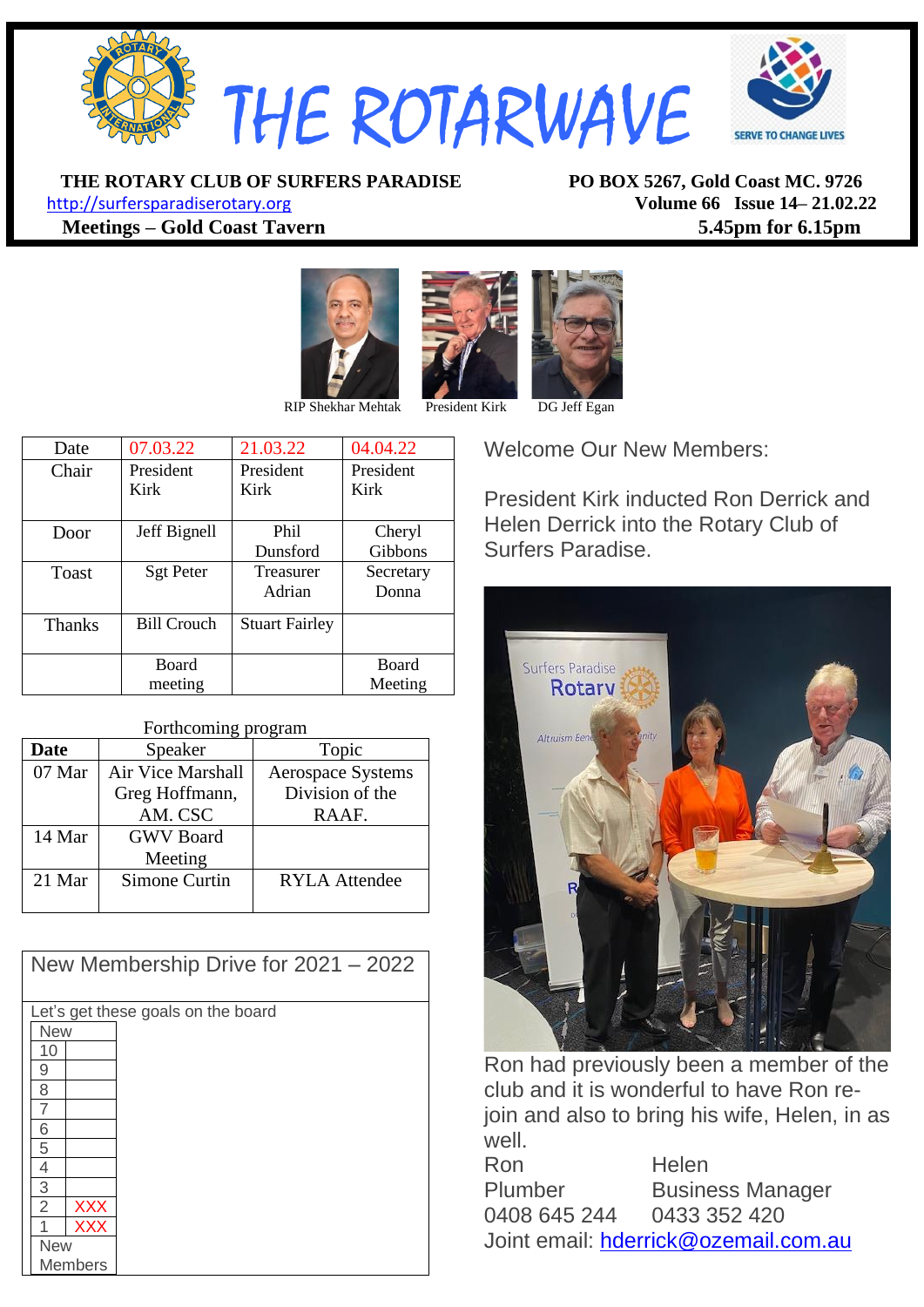Guest Speaker – Susie Longman Senior Coordinator Community Engagement – Qld Cancer Council



Sheila Ponting presenting the vote of thanks to Susie Longman on her presentation.

# **Susie Longman of the Cancer Council of**

Queensland gave us a lively talk, while presenting the sobering and irrefutable facts about Cancer: -

- One out of two Queenslanders will have a cancer diagnosis by the time they are 85.
- Queensland is the Melanoma Capital of **the World**.
- Most cancers begin in childhood so the 'No Hat – No Play' message in schools is of vital importance in teaching young people to take precautions early.
- Treatment, while effective, can have life changing consequences such as infertility.
- Diagnosis affects a wide circle family, workmates, neighbours.

The Cancer Council offers:-

- Counsellors for patients, who play an important role in recovery.
- There are world class oncology services on the Gold Coast. However, rural patients are disadvantaged by distance,

so the Cancer Council provides accommodation in Lodges – 100,000 bed nights per annum.

- There is financial assistance available in case of hardship.
- The Wigs and Turbans service helps 400 patients a year on the Gold Coast and is a great moral booster.

**Fundraising** is ongoing through many avenues. However, Covid has had a negative effect on fundraising as so many events had to be cancelled. The target for 2020 is \$20m. The moneys raised go to fund important ongoing research which is aimed at increasing the survival rate of sufferers and enhancing their quality of life. New facts come to light all the time – the same virus that causes cervical cancer also causes throat cancer – who knew? If you have a childhood cancer your chances of later developing a cancer as an adult are 80%.

There are many varied avenues in the community for fundraising: -

\*Australia's Biggest Morning Tea. \*Ponytail Chop, where schoolgirls are sponsored to have their long hair cut and the hair donated for wig-making. \*Daffodil Day. \*Wills and Bequests. \*Footprints for Cancer. \*The Rotary Club of Griffith University is organising an all-day fundraising event - Relay for Life – very soon.

By taking good care of oneself, one in three cancers could be eliminated. Not smoking is a case in point!

Sheila Ponting thanked our speaker and presented her with a Rotary pen.

Thanks Barbara.

# **Club Announcements**:

# **Don Kissell**

Don has alerted me to the fact that The Cylinders are Centurion Cylinders and contain \$100.